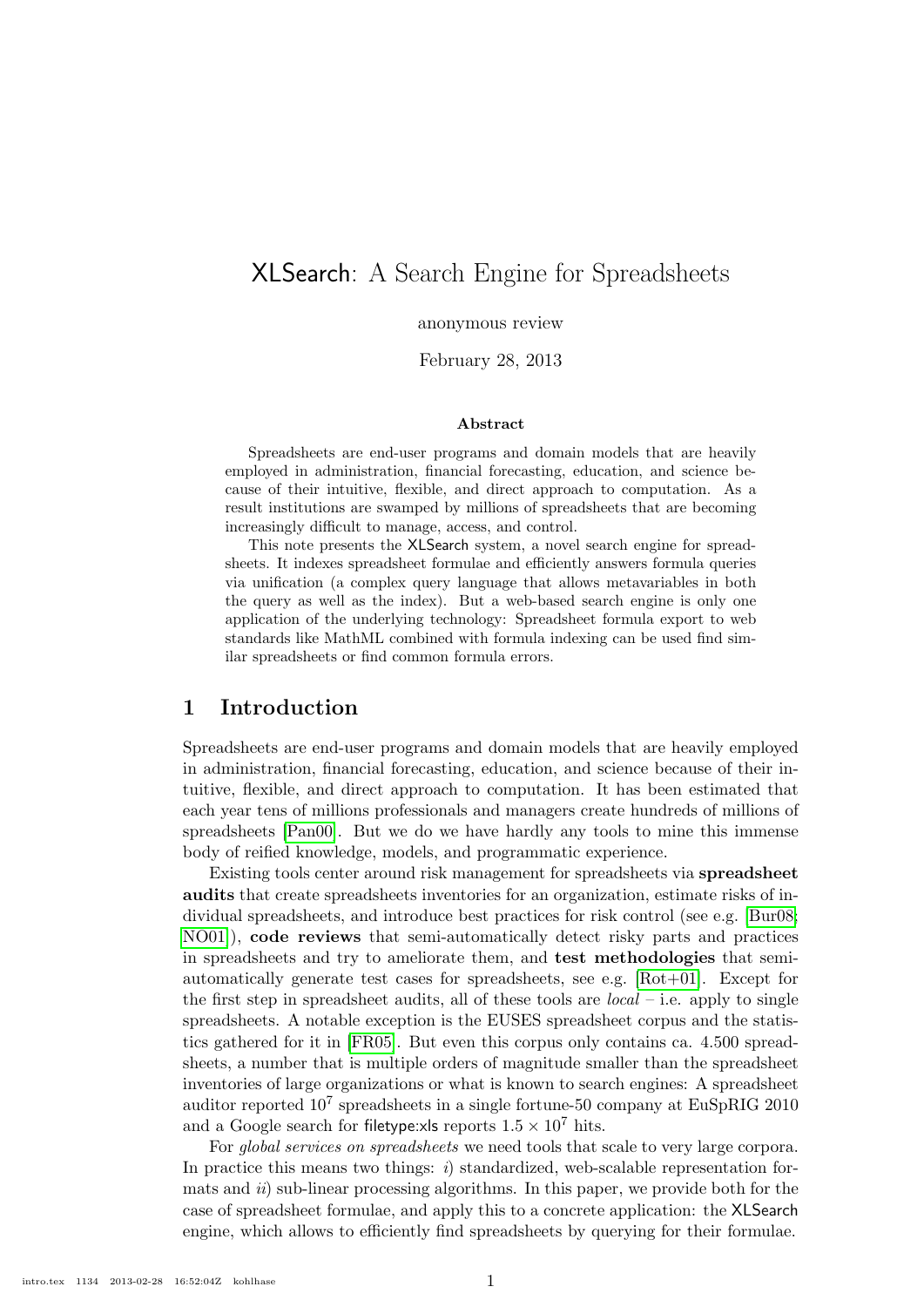Organization In the next section, we will present a machine-understandable vocabulary for the ca. 360 functions, constants, and references used in current spreadsheet programs; this acts as the basis for representing spreadsheet formulae as content MathML expressions. This representation allows us to utilize a pre-existing retrieval engine for mathematical formulae (the MathWebSearch system), which we will describe in section [3](#page-4-0) to make this paper self-contained. Section [4](#page-4-1) presents an application that harvests formulae and result fragments from a spreadsheet for indexing in MathWebSearch. In Section [5,](#page-7-0) we describe the XLSearch system, a novel search engine for spreadsheets as one possible application we can build with these components. Section [6](#page-9-0) concludes the paper and discusses other applications of the combination of MathML representations and indexing/querying.

Running Example To make the technical exposition more coherent, we will the following situation as a running example:

Semantex Inc, a successful financial consulting company has just changed its financial forecasting policy from linear extrapolation to second-order Lagrange extrapolation and is now faced with changing the spreadsheets it is using for forecasting. This change impacts everything from the reporting spreadsheets to tables embedded into powerpoint presentations. Fortunately, Semantex Inc has recently carried out a spreadsheet audit and thus has a good overview over all documents that contain spreadsheet tables.

In such a situation, a spreadsheet formula search engine like XLSearch can help, since it can search for variants of the linear extrapolation formula

$$
f(x) \sim f(a) + \frac{x - a}{b - a}(f(b) - f(a))
$$
 (1)

for a function f from its values at  $a \leq b$ . Even though this example was chosen more for expository qualities than for business realism, it already reveals many qualities of the solution.

Acknowledgements Work on the concepts presented here has been partially supported by the German Research Foundation (DFG) under grant KO 2428/10-1 and HU 737/6-1 and the Leibniz association under grant SAW-2012-FIZ KA-2. The authors are indebted to the SiSsI group for discussions and insights on abstract spreadsheets.

### <span id="page-1-0"></span>2 Spreadsheet Formulae in MathML: SPSHP Ontology

MathML [\[Aus+10\]](#page-10-2) is a W3C standard for the representation of mathematical formulae. It contains two two sub-languages: i) "presentation MathML" for the layout of mathematical formulae – this supports the high-quality presentation of mathematical formulae in browsers and XML-based publishing workflows, and  $ii$ ) "content MathML" for the representation of the functional structure of formulae – this supports interoperability between mathematical software systems. The latter is relevant for our purposes in this paper. Content MathML represents formulae as operator trees consisting of applications of functions to arguments (the apply elements in Figure [1\)](#page-2-0), variables, numbers (mn elements), strings, and symbols. The latter are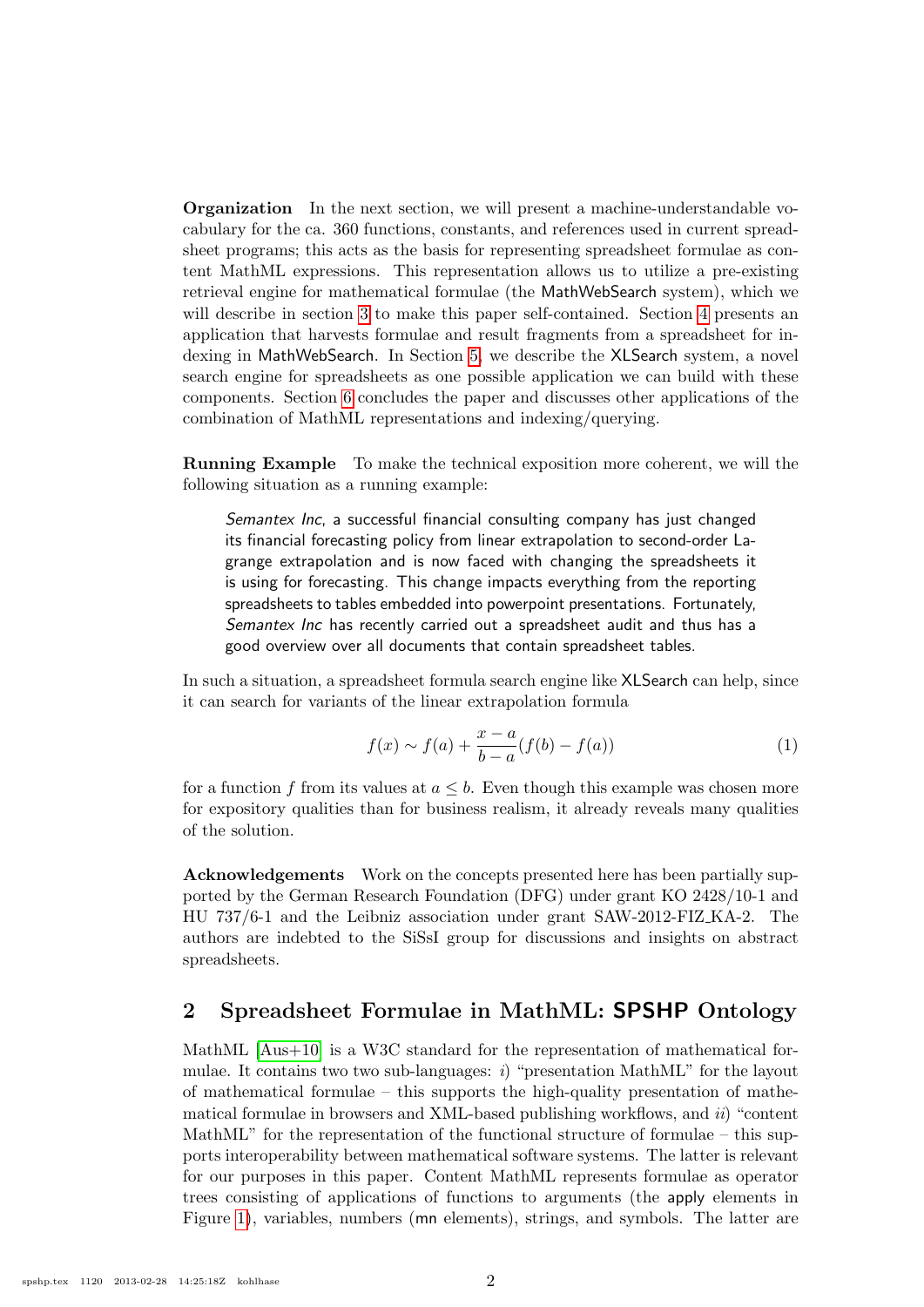represented by csymbol elements; the meaning of a symbol is specified by referencing a content dictionary (CD), which provides information about properties of the functions, definitions, notation definitions and types and identifying the concept in the CD by name (the body of the csymbol element).

<span id="page-2-0"></span>Figure 1: SUM(A5:A8)\*2 in content MathML

So the main task in defining a MathML representation for spreadsheet formulae lies in providing a set of CDs that specify the underlying vocabulary.

We provide a set of content dictionaries [\[SPSHP\]](#page-11-3) for the formula translation. We jointly call them the SPSHP ontology. See Figure [2](#page-2-1) for a depiction of the theory graph (a modular graph of theories that provide vocabularies of concepts and axiomatizations of the properties of their objects connected by theory morphisms – meaning-preserving transformations; see [\[Koh06;](#page-11-4) [RK13\]](#page-11-5)).



<span id="page-2-1"></span>Figure 2: SPSHP: An Ontology for Spreadsheet Functions

The SPSHP Content Dictionaries The starting points of the SPSHP ontology in Figure [2](#page-2-1) are the theories types (spreadsheets naturally induce a type system with flexary functions, optional arguments, and subtypes) and values which introduces the concept spreadsheet values. These are specialized into the subtypes for numbers (theory num with integers, floating point and complex numbers), strings (theory strings), and truth values (bool). The theory spsht provides the basic building blocks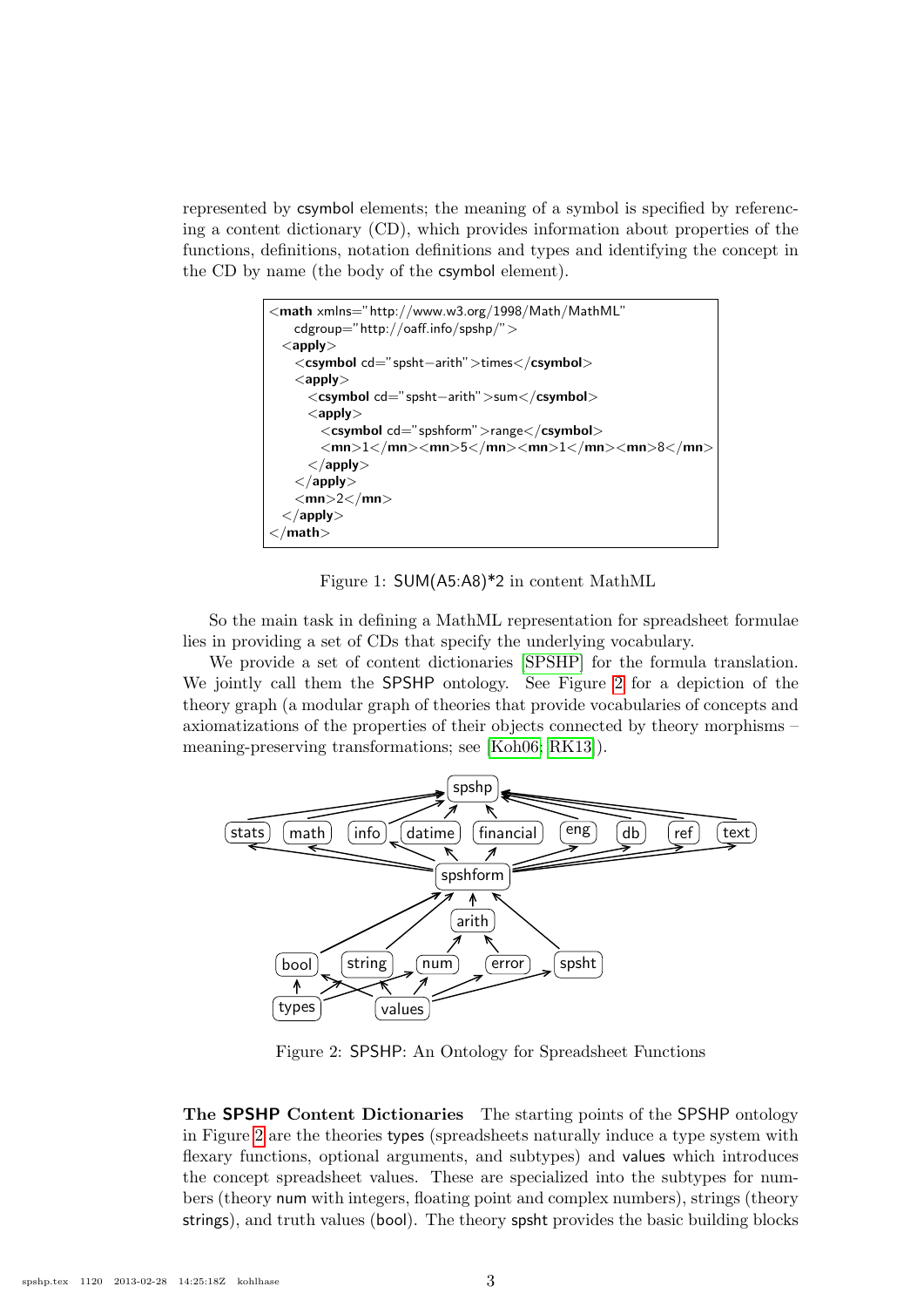of spreadsheets (cells, rows, columns, tables) and their types. Theory error representations of typesheet errors raised by spreadsheet programs. Theory arith provides representations of the elementary arithmetic operations, which are not represented by spreadsheet functions but by the operators  $+$ ,  $-$ , and  $*$ , etc.

From all this material, theory spshform introduces the concepts of "value expressions" (expressions constructed from cell/range references, functions, strings, and numbers; the evaluate to spreadsheet values or errors) and value expression lists. Together with the flexary function types the latter induce natural types of spreadsheet functions like SUM, which take arbitrarily many arguments that can be interpreted as lists of cell values. For instance in the formula SUM(A5:A8,7,3) the range description A5:A8 induces a set of values in the spreadsheet computation. Theories stats to text provide the symbol declarations of the ca. 360 spreadsheet functions themselves; they follow the grouping found in spreadsheet applications. Finally, the theory spshp collects all the SPSHP theories by importing them for convenience.

Interoperability So far, we have been able to keep the CDs in the SPSHP ontology independent of the particular spreadsheet application (MS Excel, OpenOffice Calc, Apple Numbers, Google Spreadsheet, etc.), as the formula languages of the applications have been standardized for interoperability. But there are functions whose implementations differ between applications, e.g. the COUNTIF function to count the number of cells which contain a certain value. If the cells A1 and A2 contain the value TRUE, then the formula COUNTIF(A1:A2;1) evaluates 0 in Excel and to 2 in OpenOffice Calc.

In this case, we extend the SPSHP theory graph with application-specific theories as indicated in the picture on the right. Here oo-stats and xls-stats are theories that specify functions whose semantics differ and that therefore cannot be specified in the application-independent theory stats. The theories ooc (for OpenOffice Calc) and xls (for MS Excel) are convenience theories collect the application-specific theories – note that by inheritance the theories \* stats contain all the functions from stats – just like



<span id="page-3-1"></span>Figure 3: Interop. in SPSHP

spshp does in the application independent case. Intuitively these theories represent the sub-ontologies for specific applications and are used for concrete translation projects. Note that e.g. ooc and xls share the majority of the specification and thus are a good basis for spreadsheet system interoperability (without translation) at the semantic level. But note that even the application-specific functions are often aligned and very similar, thus we can specify views between the application-specific theories. OMDoc views  $<sup>1</sup>$  $<sup>1</sup>$  $<sup>1</sup>$  map concepts of the source theory to expressions in the</sup> target theory. For the view  $j : \psi$  we have to implement the COUNTIF function from theory xls-stats in terms of the function COUNTIF from theory oo-stats, e.g. by removing truth values from the value formula lists in the arguments (the dual view i:  $\varphi$ can be defined similarly). Note furthermore that the views between the applicationspecific component theories induce top-level views between theories ooc and xls that can (eventually) be used for semantic interoperation between spreadsheet applica-

<span id="page-3-0"></span><sup>&</sup>lt;sup>1</sup> represented as dashed arrows in Figure [3;](#page-3-1) the label  $j : \psi$  specifies the name i and the translation  $\varphi$ .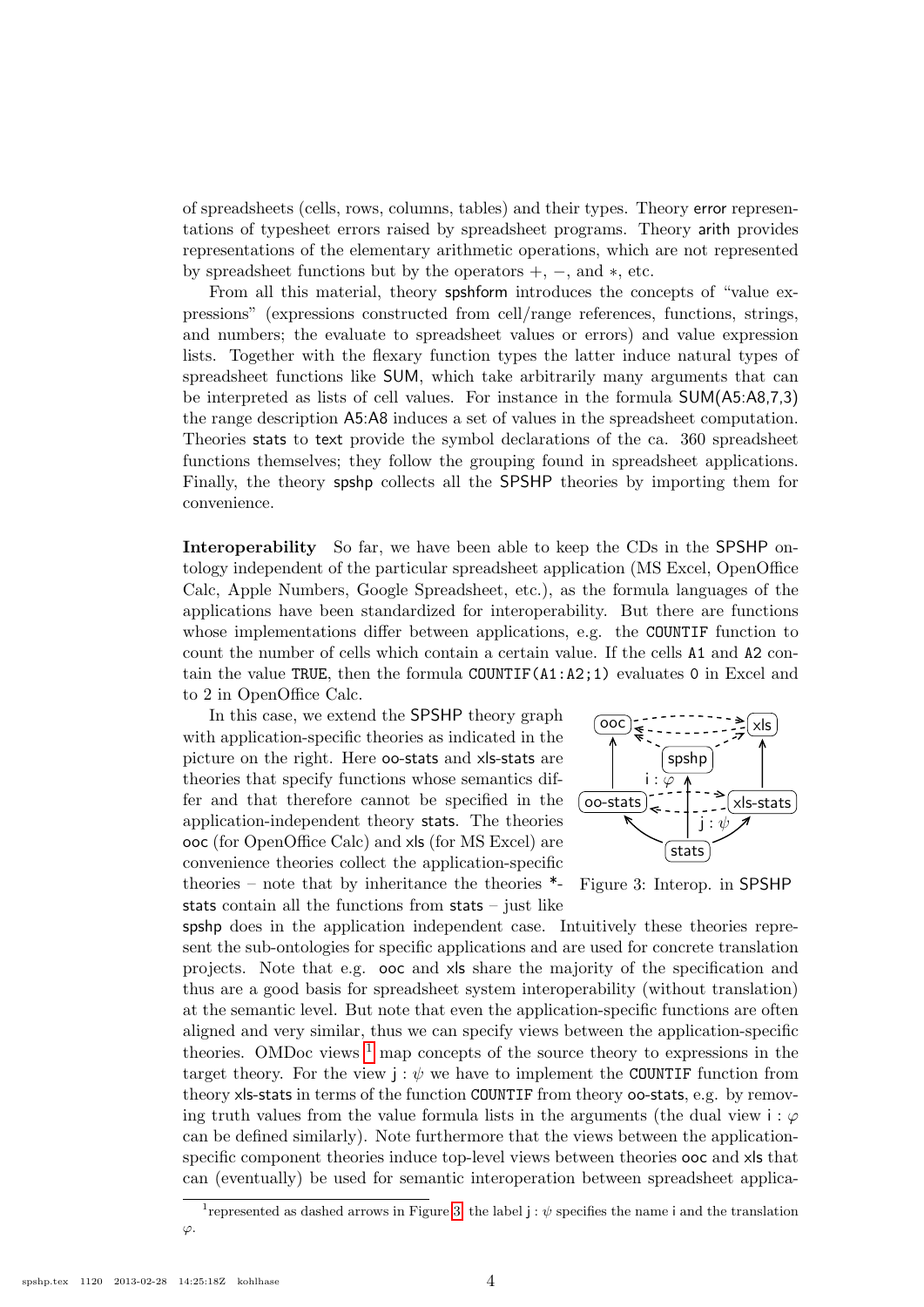tions, since they allow to meaning-preserving translations of spreadsheet (formulae) between applications.

## <span id="page-4-0"></span>3 Indexing and Querying Formulae by Unification

MathWebSearch is an unification-based search engine for the efficient retrieval of mathematical formulae [\[MWS;](#page-11-6) [KMP12\]](#page-10-3). The system consists of the three main components pictured in Figure [4.](#page-4-2) The crawler subsystem collects data from the corpora[2](#page-4-3) . It transforms the mathematical formulae in the corpus into MWS Harvests (XML files that contain formula-URIreference pairs) and feeds them into the core system. The *core system* (the MathWebSearch daemon mwsd) builds the search index and processes search queries: it accepts the MathWebSearch input formats (MWS Harvest and MWS Query; see [\[KP\]](#page-11-7)) and generates the MathWebSearch output format (*MWS Answer Set*). These are communicated through the *RESTful interface* restd which provides a public HTTP API conforming to the REST paradigm. The system supports two main workflows:

- 1. The crawler sends an MWS Harvest to mwsd. The XML is parsed and an internal representation is generated. This is used to update the Substitution Indexing Tree and consequently the database.
- 2. The user sends an *MWS Query* to mwsd. The XML is parsed, an internal query is generated. Using an efficient traversal of the index tree, formulas matching the search term are retrieved and aggregated into a result. This is translated to an MWS Answer Set and sent back to the user.

The system has been tested on large sets of formulae. Memory usage is linear (on average, 40 Mb for 1 Million formulae), while query times are fairly constant with respect to index size<sup>[3](#page-4-4)</sup>, averaging at 40 ms per query.



<span id="page-4-2"></span>Figure 4: MWS-0.5 System Structure

### <span id="page-4-1"></span>4 Harvesting Formulae from Spreadsheets

In this section we describe the process of parsing spreadsheets and generating formula harvests that can be used by MathWebSearch. We are not only interested in the formulae but also in the context they are used in. Therefore we describe in Subsection [4.1](#page-5-0) what context information we extract and the structure of the resulting harvest. Our formula parser and converter is described in Subsection [4.2,](#page-6-0) our structure detection module for finding the context information is presented in

<span id="page-4-3"></span><sup>&</sup>lt;sup>2</sup>Note that we envision essentially one crawler per corpus. The crawlers are specialized to the respective formula representation, the organization and access methods to the corpus, etc.

<span id="page-4-4"></span><sup>&</sup>lt;sup>3</sup>However, they do depend on the complexity of the query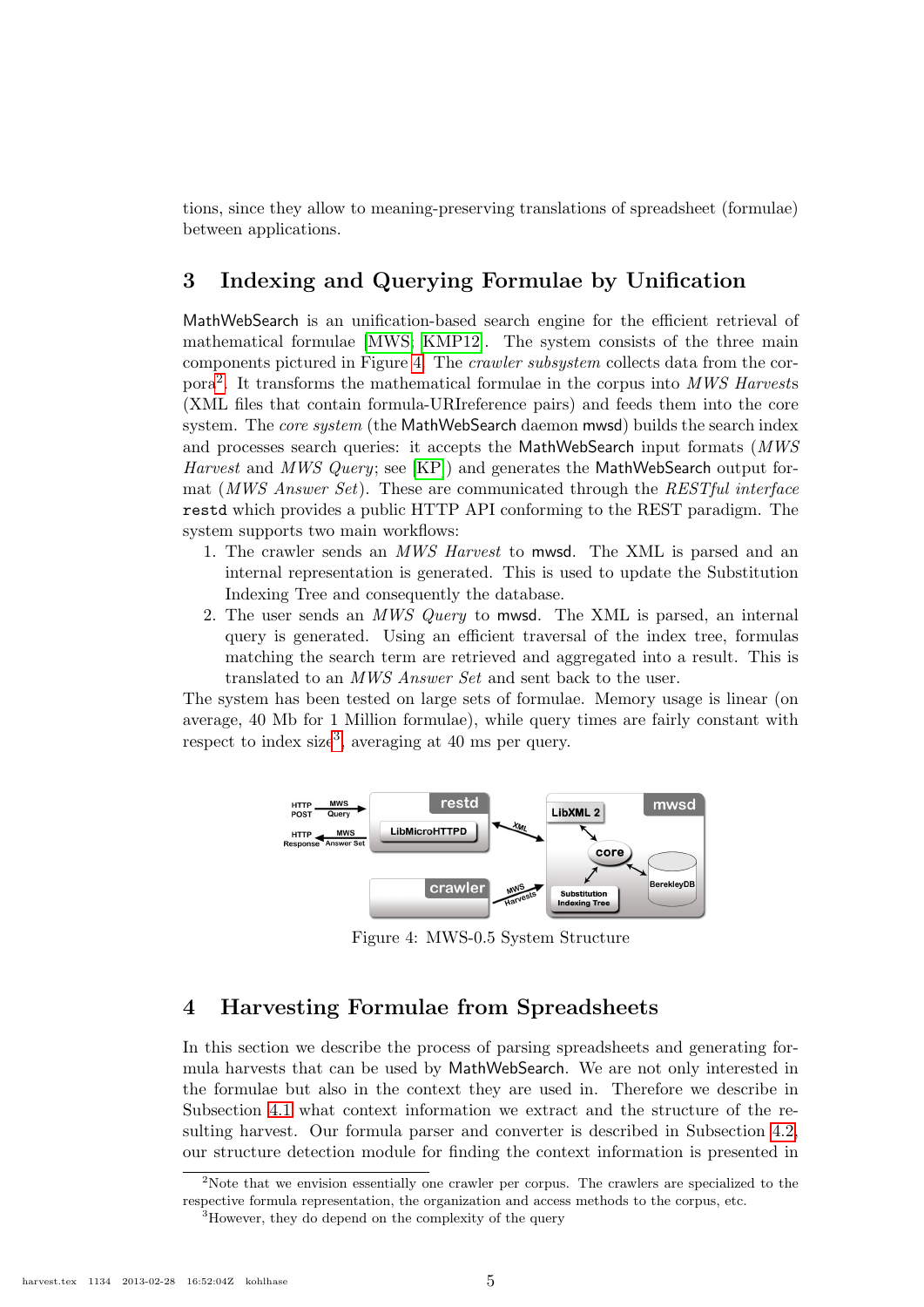<span id="page-5-1"></span>

(a) Spreadsheet with Linear Extrapolation (b) Snippet of B7:F11 with Legends

<span id="page-5-3"></span>Figure 5: A spreadsheet and a cutout of a computed functional block

Subsection [4.3](#page-6-1) and finally the harvest generator is described in Subsection [4.4.](#page-7-1) We describe to process of generating the harvest by using a slight modification of the Winograd spreadsheet from [\[KK09\]](#page-10-4) (see Figure [5\(a\)\)](#page-5-1). Our spreadsheet uses linear extrapolation for calculating the revenues and expenses in the projected years (see Section [1\)](#page-0-0).

#### <span id="page-5-0"></span>4.1 The Harvest Structure

Following [\[KK09\]](#page-10-4) we use the term legend for those non-empty cells that do not contain input or computed values but contain text strings that give auxiliary information on the cells that do. We call a grid region a functional block (FB), if that region could be interpreted as a function which maps elements from a legend to values. As the function is meant to be an intended function of the spreadsheet creator it is immaterial whether the values are calculated or inputted. For example, the region  $B13: F13$  of Figure [5\(a\)](#page-5-1) could be interpreted as a function, which maps years to the total expenses in that year and the region B4:F4 as a function that maps a year to the revenues of that year. We call a functional block computed if all formulae are cp-similar, i.e. if they only differ in their cell references like B4-B13 and C4-C13. Because all expenses for the projected years are calculated by linear extrapolation the area  $E7:F11$  in Figure [5\(a\)](#page-5-1) is a computed FB. A formal model which defines functional blocks and legends as mathematical objects is introduced in [\[Lig12\]](#page-11-8).

To compute a harvest we need to find all computed functional blocks in a spreadsheet together with the parts of the legends surround them. For each computed FB we create a harvest of the structure shown in Table [1.](#page-5-2) The contents of the surrounding legend cells are used as keywords which can be used to curtail the formula search. Because all formulae in a computed FB are cp-similar, we create one location-independent MathML representation per FB with the parser from Section [4.2.](#page-6-0) For

| MathML Formula       |
|----------------------|
| Position information |
| Keywords             |
| Excel formula        |
| <b>XHTML</b> Snippet |

<span id="page-5-2"></span>Table 1: Harvest for a FB

representing a functional block as search result to a user a XHTML snippet that contains the FB and the surrounding legends is generated, like it is shown in Figure [5\(b\)](#page-5-3) for the FB E7:F11. Furthermore the concrete formula of the upper-left cell from to FB is saved for the search result representation. At last the position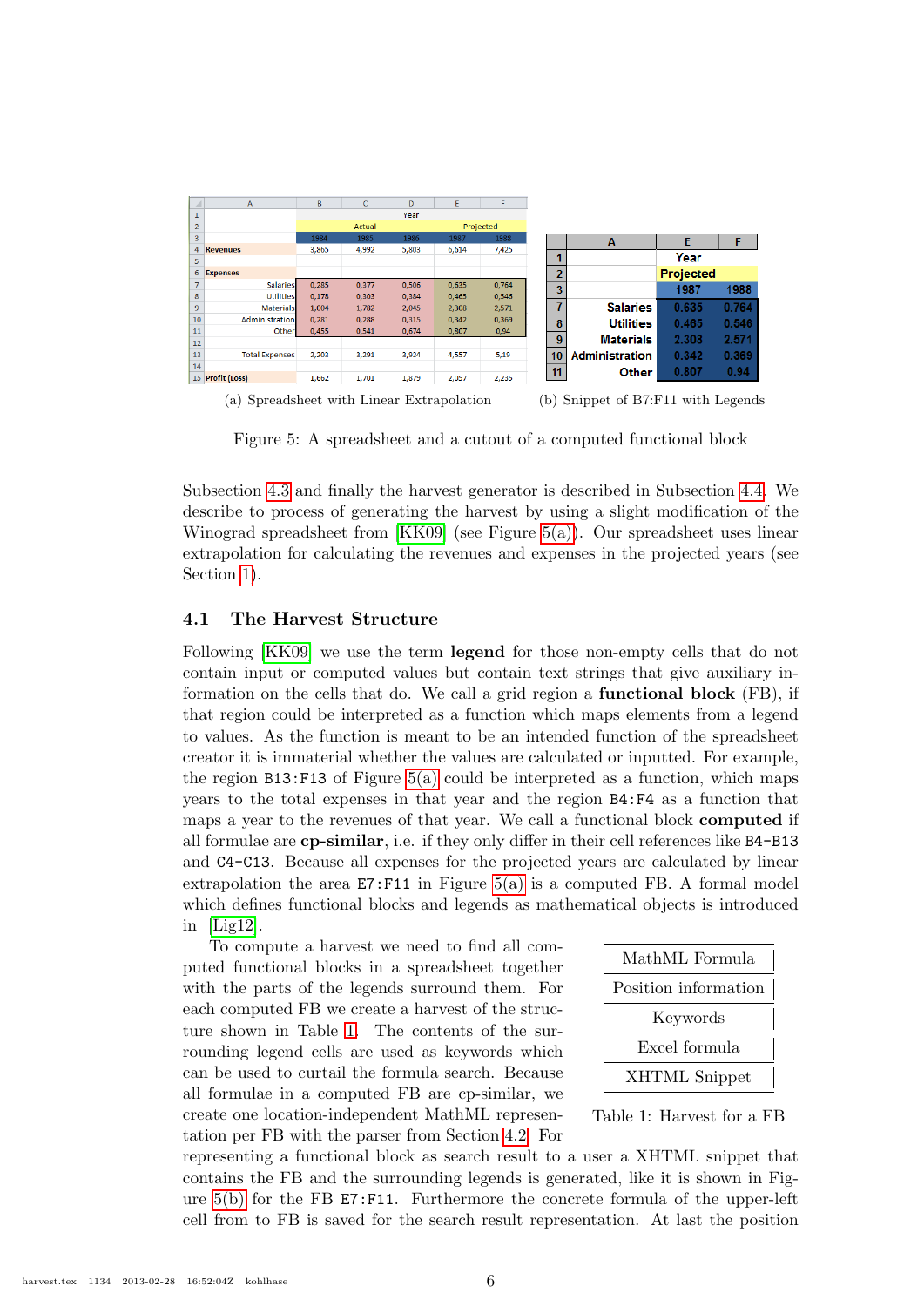information to find the spreadsheet and the region in which the FB was found is also stored.

#### <span id="page-6-0"></span>4.2 Formula Parsing

We used the open source parser generator Antlr [\[Par13\]](#page-11-9) to create a parser that transforms an Excel<sup>[4](#page-6-2)</sup> formula into an abstract syntax tree  $(AST)$ . Figure [6](#page-6-3) shows the resulting AST for the formula C7+(E\$3−C\$3)/(D\$3−C\$3)∗(D7−C7) from cell E7. The parser is aware of different operator priorities, nested formula and cross worksheet references and transforms cell references like A5 to an integer based row and column pair. Creating MathML from ASTs is an easy programming exercise given a vocabulary of spreadsheet symbols that act as counterparts of the AST nodes. The SPSHP presented in Section [2](#page-1-0) fills this requirement.



<span id="page-6-3"></span>Figure 6: Abstract Syntax Tree of C7+(E\$3−C\$3)/(D\$3−C\$3)∗(D7−C7)

#### <span id="page-6-1"></span>4.3 Structure Detection in Spreadsheets

To find functional blocks and their legends we use a simplification of our structure detection unit (SDU, see [\[Lig13\]](#page-11-10)), which classifies each cell as "legend", "FB", "empty" or "hidden" and then aggregates regions into computed FB with legends.

Cell Classification SDU uses a simple heuristics to classify some cells: formula cells are always "FB" and "nonempty", non-formula cells that contain at least 75% letters are classified as "legend". This heuristics are appropriate, because a misclassification of a non formula functional block cell as legend is unproblematic, as it will just be integrated into the context of a computed FB (see "Area Detection" below). In particular, this heuristic correctly classifies the cells of Figure [5\(a\),](#page-5-1) except B3:F3,

<span id="page-6-2"></span><sup>4</sup>As formulae in other spreadsheet programs have nearly the same syntax as Excel our parser can also parse those but needs specific adjustments.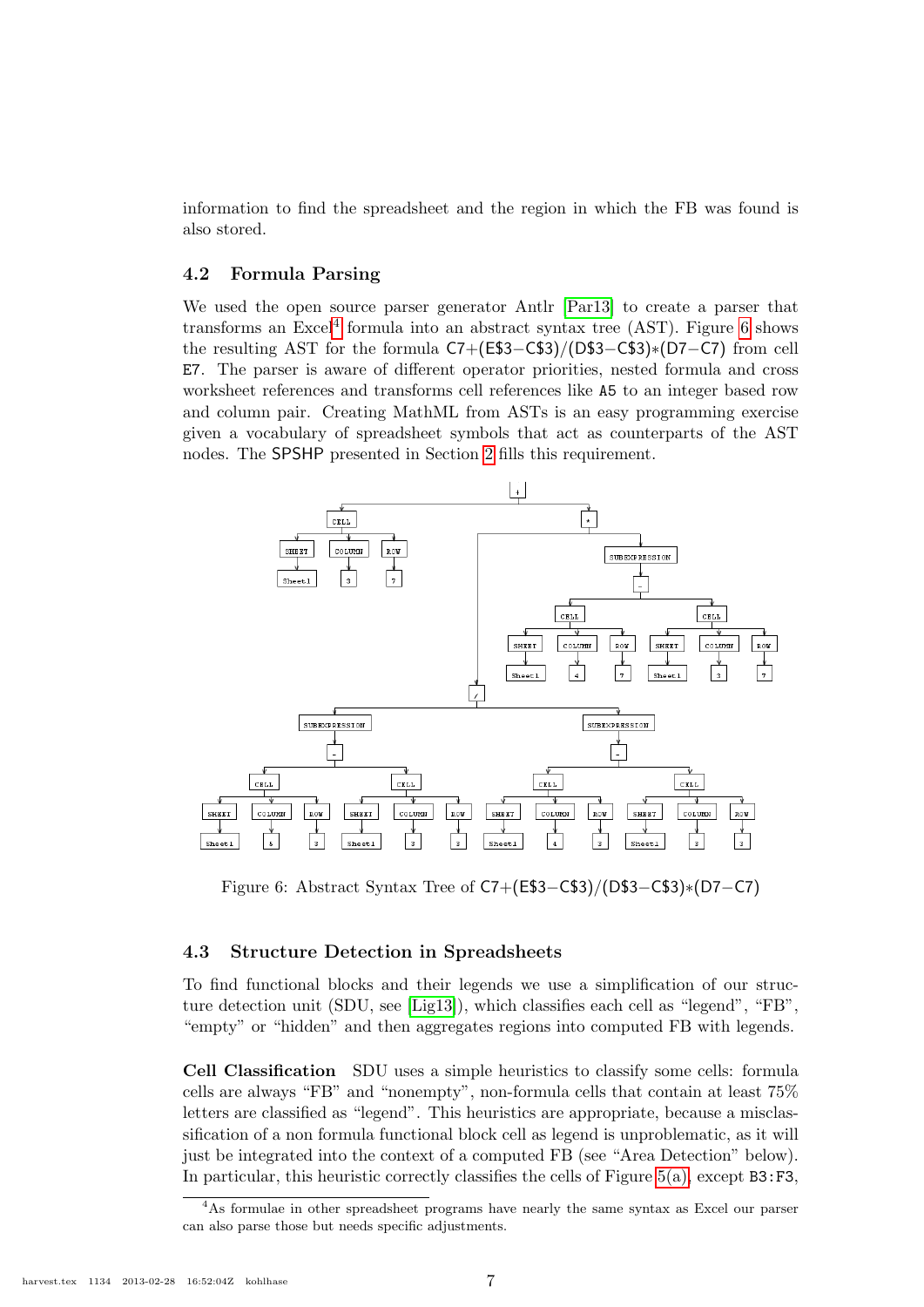B4:D4 and B7:D11<sup>[5](#page-7-2)</sup>. Afterwards hidden cells (like the cells  $C1:F1$ , C2, D2 and F2 in Figure  $5(a)$ ) are set to the type of the cell that hides the other ones (e.g. C1:F1 are set to the type "legend" of cell  $B1$  in Figure  $5(a)$ ).

Area Detection After classifying cells, SDU marks regions with cp-similar formulae as a functional block. In our example (see Figure  $5(a)$ ) we obtain the blocks E4:F4, B13:F13, B15:F15, and E7:F11. Then SDU searches for the legends of each functional block. It starts in the first row of the FB and iterates upwards until it finds a row which contains at least one legend cell and no functional block cell in those cells that are right above the functional block. Then it iterates further upwards to the last row that is not empty and does not contain a functional block cell. The region between those rows which is right above the FB is taken as a legend region for the functional block. SDU repeats that search on the left side of the functional block and iterates through the columns instead of the rows. In our example in Figure [5\(a\)](#page-5-1) SDU finds a legend area in E1:F3 and A7:A11 for the functional block E7:F11.

### <span id="page-7-1"></span>4.4 Harvest Generation

For the generation of a XHTML snippet like in Figure [5\(b\)](#page-5-3) from the results of the area detection, we use the Apache POI API [\[POI\]](#page-11-11) to get the relevant data from a spreadsheet. Therefore we create a document representation of the the original spreadsheet, delete all worksheets except the one that contains the functional block. From the remaining sheet we delete all rows and columns which do not contain a cell that is part of the functional block or surrounding legend. Afterwards we use the HTML exporter from Apache POI to create an HTML document which is then transformed to XHTML by using JTidy [\[Jti\]](#page-10-5).

For transforming a spreadsheet to a snippet, merged cells need some special attention. In example, the cell  $B1$  in Figure [5\(a\)](#page-5-1) contains the header "Year" that is also relevant for the functional block E7:F11. Therefore we move the content of merged cells that are partially inside and partially outside of a relevant legend region from the outside (e.g. from  $B1$ ) to the inside part (e.g. to  $E1$ ). As the HTML converter is not aware of merged regions we delete all of them afterwards to avoid confusion.

### <span id="page-7-0"></span>5 XLSearch, a Search Engine

We will now assemble a spreadsheet search engine from the components introduced above. Like any web search engine, XLSearch consists of a crawler, the core indexing/query engine (see [3\)](#page-4-0), and a front-end that accepts queries and displays results.

Crawler As we imagine that the XLSearch engine will usually be deployed in institutional settings, which – after a spreadsheet audit – have created a spreadsheet inventory, we have restricted ourselves to a simple crawler that maps the MathML converter from Section [4.2](#page-6-0) over a list of URIs of spreadsheets and generates MathWebSearch harvests from that are passed on to mwsd for indexing. But for the application in the 1search, we do not want concrete cell references in the index, since they are meaningless outside spreadsheet context. Therefore our parser variablizes cell and range references to MathWebSearch meta-variables (q:qvar in

<span id="page-7-2"></span><sup>&</sup>lt;sup>5</sup>These cells can classified by other heuristics or via decision trees (see [\[Lig13\]](#page-11-10))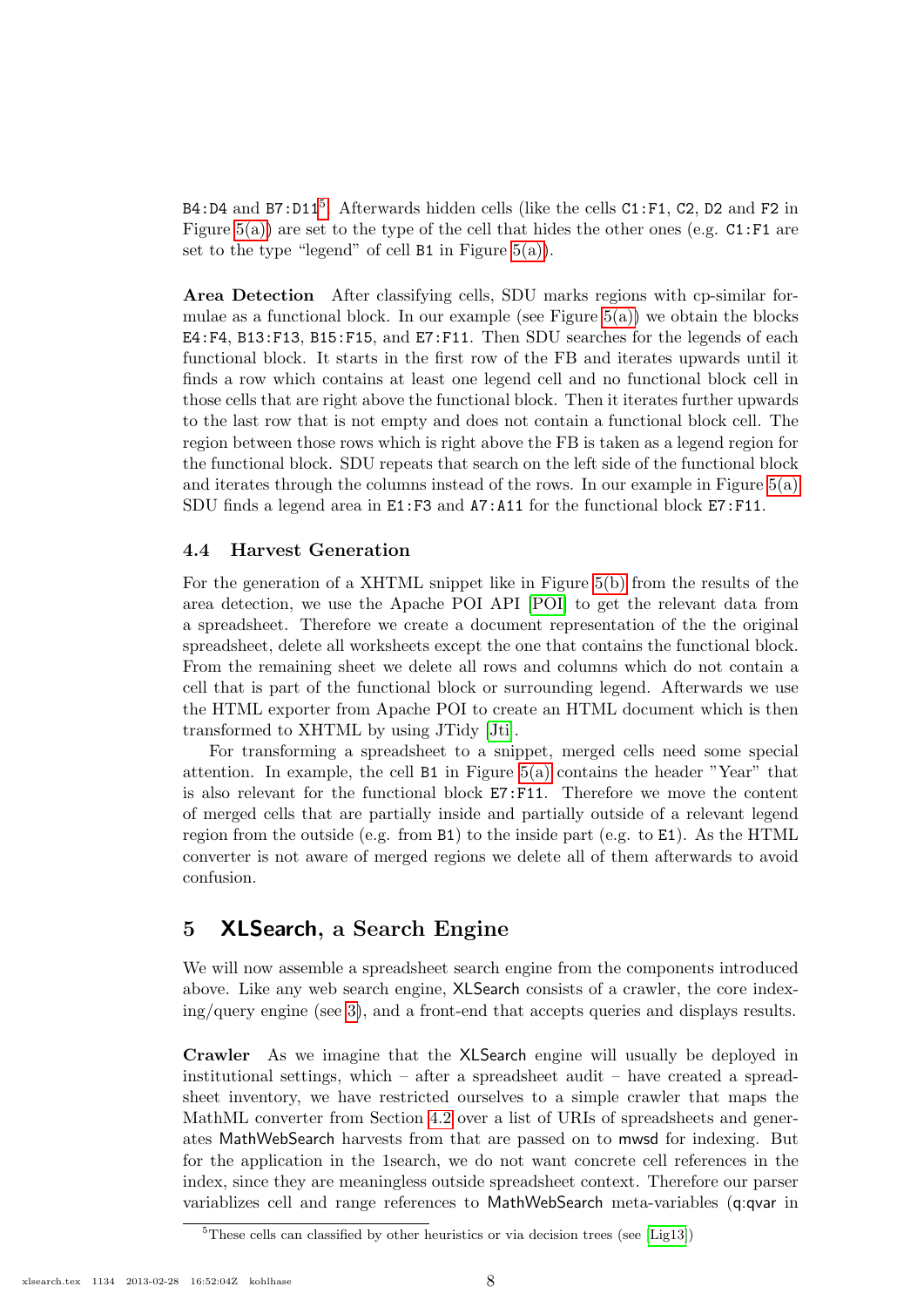Figure [7\)](#page-8-0), which can be instantiated in the search. In our example, the formula C7+(E\$3−C\$3)/(D\$3−C\$3)∗(D7−C7) becomes the MathML expression in Figure [7.](#page-8-0)



<span id="page-8-0"></span>Figure 7: Index Entry for C7+(E\$3−C\$3)/(D\$3−C\$3)∗(D7−C7)

Front End For simplicity, we use a web-based front-end that resembles web search engines for XLSearch; other front-ends, which e.g. embed XLSearch functionality into the spreadsheet program itself are imaginable, but are left to future research. Figure [8](#page-9-1) shows a typical situation: the user has entered the query in the text box at the top. The query interface

- 1. accepts spreadsheet formulae in native syntax extended with query variables (names prefixed by ?)
- 2. converts them to MathML by the parser from Section [4.2](#page-6-0) extended by a rule that transforms ?foo to  $\langle q:qvar$  name="foo"/>, and
- 3. sends that to mwsd via its RESTful interface via a HTTP POST request.

In our example we see the formula ?fa+(?x−?a)/(?b−?a)∗(?fb−?fa), which queries the index for linear extrapolation formulae.

mwsd returns a list of hits, all representing indexed formulae which unify with the query. Each hit carries a harvest datum as in Table [1](#page-5-2) and keywords extracted from the containing FB, providing further information to the user. In Figure [8,](#page-9-1) the mwsd has found three hits. For each of these, the raw Excel formula, keywords and the URI reference (the URI of the spreadsheet and the FB identifier) are displayed. By clicking the second hit, a result snippet is revealed, in the form of the functional block with legends.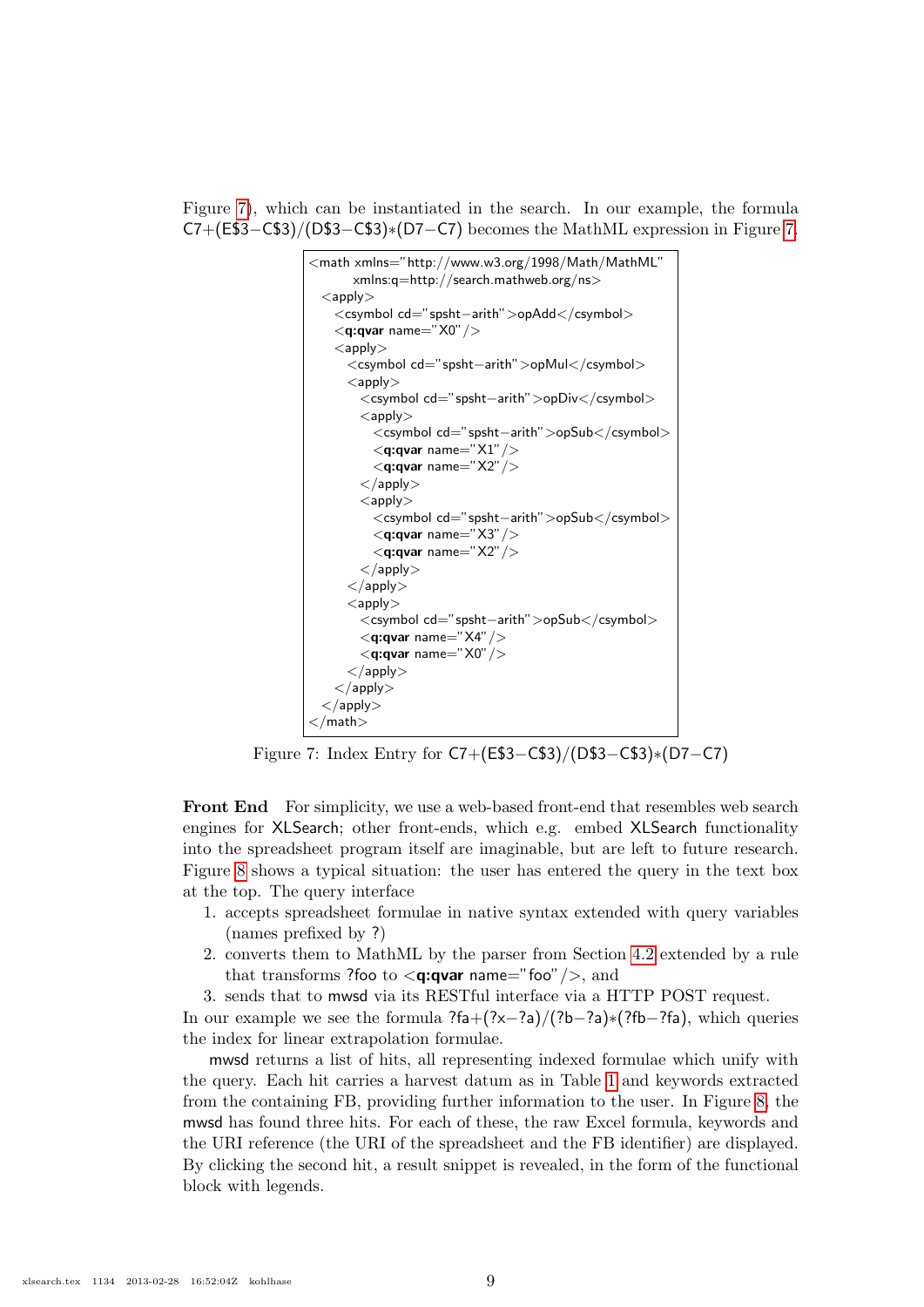|   |                 | ?fa+(?x-?a)/(?b-?a)*(?fb-?fa)                                                                                                      |               |  |          |      |                                   |      | Search |
|---|-----------------|------------------------------------------------------------------------------------------------------------------------------------|---------------|--|----------|------|-----------------------------------|------|--------|
|   |                 | URI: harvestGen/data/Spreadsheets/Projected 1986.xlsx#range(Tabelle1,3:3,4:5)<br>Excel Formula: C4+(E\$3-C\$3)/(D\$3-C\$3)*(D4-C4) |               |  |          |      |                                   |      |        |
|   |                 |                                                                                                                                    |               |  |          |      | Revenues Year Projected 1986 1987 |      |        |
|   |                 | URI: harvestGen/data/Spreadsheets/Projected_1987.xlsx#range(Tabelle1,3:3,4:5)                                                      |               |  |          |      |                                   |      |        |
|   |                 | Excel Formula: C4+(E\$3-C\$3)/(D\$3-C\$3)*(D4-C4)                                                                                  |               |  |          |      |                                   |      |        |
|   |                 |                                                                                                                                    |               |  | Revenues | Year | Projected                         | 1987 | 1988   |
|   | $\Delta$        | F                                                                                                                                  | F             |  |          |      |                                   |      |        |
| 3 | <b>Revenues</b> | Year<br>Projected<br>1987<br>6.614                                                                                                 | 1988<br>7.425 |  |          |      |                                   |      |        |

<span id="page-9-1"></span>Figure 8: The XLSearch Web Front End

Deployment & Demo We have deployed an instance of XLSearch at [http:](http://opal.eecs.jacobs-university.de:8000/xl/) [//opal.eecs.jacobs-university.de:8000/xl/](http://opal.eecs.jacobs-university.de:8000/xl/) which indexes the EUSES corpus [\[FR05\]](#page-10-1) with ca. 4.5 thousand spreadsheets.

### <span id="page-9-0"></span>6 Conclusion

We have presented a novel search engine that allows to find and access spreadsheets by their formulae. Such a search engine has multiple applications: it can be used to spot problematic formulae (e.g. known errors) in large spreadsheet corpora, or find re-usable tables (code blocks) in legacy spreadsheets leading to cost savings.

The main algorithmic core of the XLSearch engine is the pre-existing MathWeb-Search formula search engine, which has been under constant development in our group for half a decade. For the application in the spreadsheet domain, we have developed a standardized vocabulary (the SPSHP ontology) that allows to transform spreadsheet formulae into content MathML, which is the core of the input/query format of MathWebSearch.

Further Applications As the average query time is in range of 50 milliseconds searches can even be utilized for very interactive settings. For instance a variation of Netspeak [\[Net\]](#page-11-12) for spreadsheet formulae. While Netspeak is able to find the most common word that is used in a phrasal context our search engine finds the most common subformulae in a formula context. This can be very helpful for finding a very long and complex formula which can be just partially remembered by a user. Alternatively the spreadsheet system could monitor the number of similar formulae by sending off unification queries every time delimiters balance. As formulae in an organization are bound to be similar, an unexpected drop in the similar formula number could indicate a typo or error; and the author can be alerted in real time.

The SPSHP ontology supports applications in its own right: via the standardized format Formulae can be exported to other applications, e.g. via the clipboard (which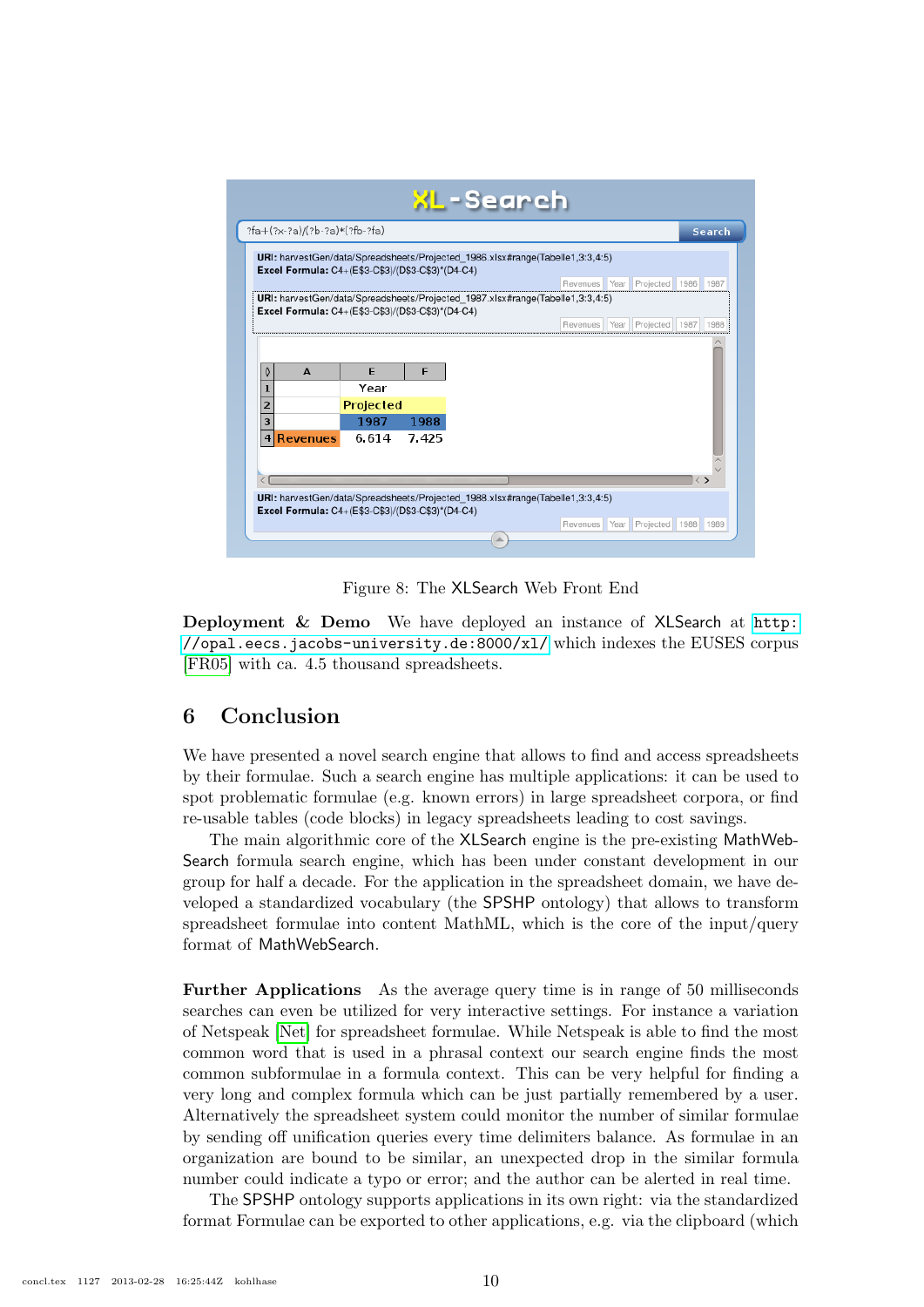supports MathML). Furthermore, formulae can be simplified or partially evaluated by standard symbolic computation systems, which can also also be used for query expansion, i.e. by searching for the variant SUM(C7;(E\$3−C\$3)/(D\$3−C\$3)∗(D7−C7)) of the linear interpolation formula.

Future Work Currently, the search engine hits are ranked by alphabetically sorting the file URIs. We expect that  $-$  as in Web search  $-$  ranking will be a crucial factor in the efficacy of search, and we want to explore this aspect further. We conjecture that for spreadsheets, where pagerank-like algorithms are hardly applicable, application-specific traits will have to be taken into account: [\[Sha+12\]](#page-11-13) finds "Studies suggest that location, file type, time, keywords, and associated events are the attributes best remembered"; we are currently thinking about organizing search results by a file system tree widget with folding and unfolding interactions, if the corpus is organized this way.

Finally, we are thinking about including cognitive cues like the user-selected names for cells and ranges (see e.g. [\[Bew03;](#page-10-6) [Spr\]](#page-11-14)) into the search process as additional keywords.

### References

- <span id="page-10-2"></span>[Aus+10] Ron Ausbrooks et al. Mathematical Markup Language (MathML) Version 3.0. W3C Recommendation. World Wide Web Consortium (W3C), 2010. url: <http://www.w3.org/TR/MathML3>.
- <span id="page-10-6"></span>[Bew03] Philip L. Bewig. "In Excel, Cell Names Spell Speed, Safety". In: Journal of  $Accountancy$  (Nov. 2003). URL: [http://www.journalofaccountancy.](http://www.journalofaccountancy.com/issues/2003/nov/inexcelcellnamesspellspeedsafety.htm) [com/issues/2003/nov/inexcelcellnamesspellspeedsafety.htm](http://www.journalofaccountancy.com/issues/2003/nov/inexcelcellnamesspellspeedsafety.htm).
- <span id="page-10-0"></span>[Bur08] Tim Burdick. Improving Spreadsheet Audits in Six Steps. 2008. url: [http : / / www . theiia . org / intAuditor / itaudit / archives / 2008 /](http://www.theiia.org/intAuditor/itaudit/archives/2008/march/improving-spreadsheet-audits-in-six-steps/) [march/improving-spreadsheet-audits-in-six-steps/](http://www.theiia.org/intAuditor/itaudit/archives/2008/march/improving-spreadsheet-audits-in-six-steps/).
- <span id="page-10-1"></span>[FR05] Marc Fisher and Gregg Rothermel. "The EUSES Spreadsheet Corpus: A Shared Resource for Supporting Experimentation with Spreadsheet Dependability Mechanisms". In: In 1st Workshop on End-User Software Engineering. 2005, pp. 47–51.
- <span id="page-10-5"></span>[Jti]  $JTidy$ . URL: <http://jtidy.sourceforge.net/> (visited on  $04/08/2012$ ).
- <span id="page-10-4"></span>[KK09] Andrea Kohlhase and Michael Kohlhase. "Compensating the Computational Bias of Spreadsheets with MKM Techniques". In: MKM/Calculemus Proceedings. Ed. by Jacques Carette et al. LNAI 5625. Springer Verlag, July 2009, pp. 357–372. isbn: 978-3-642-02613-3. url: [http :](http://kwarc.info/kohlhase/papers/mkm09-sachs.pdf) [//kwarc.info/kohlhase/papers/mkm09-sachs.pdf](http://kwarc.info/kohlhase/papers/mkm09-sachs.pdf).
- <span id="page-10-3"></span>[KMP12] Michael Kohlhase, Bogdan A. Matican, and Corneliu C. Prodescu. "Math-WebSearch 0.5 – Scaling an Open Formula Search Engine". In: Intelligent Computer Mathematics. Conferences on Intelligent Computer Mathematics (CICM) (Bremen, Germany, July 9–14, 2012). Ed. by Johan Jeuring et al. LNAI 7362. Berlin and Heidelberg: Springer Verlag, 2012, pp. 342–357. isbn: 978-3-642-31373-8. url: [http://kwarc.info/kohlhas](http://kwarc.info/kohlhase/submit/aisc12-mws.pdf)e/ [submit/aisc12-mws.pdf](http://kwarc.info/kohlhase/submit/aisc12-mws.pdf).